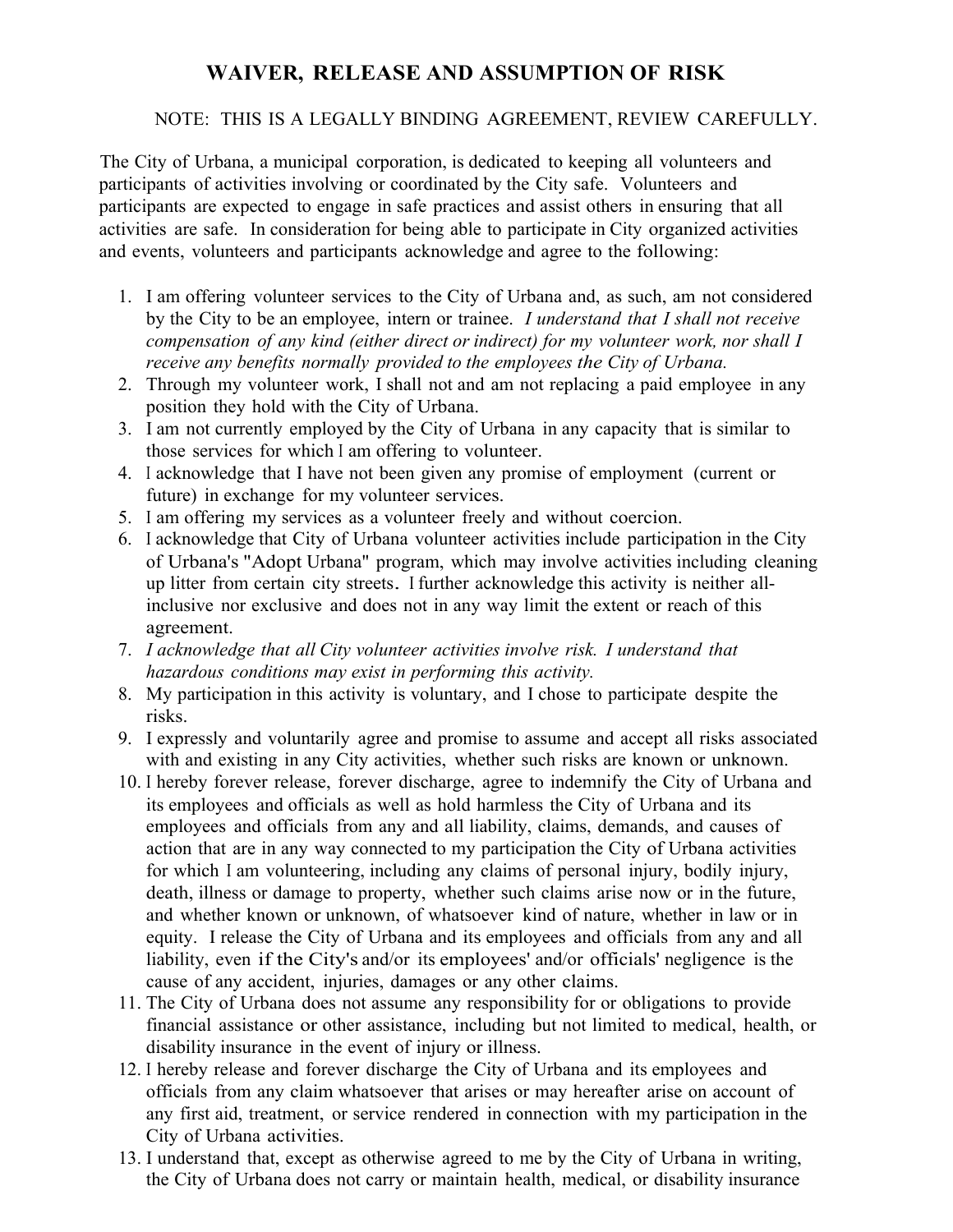coverage for any volunteer or participant, including me.

- 14. I hereby grant and convey unto the City of Urbana all right, title, and interest in any and all photographic images and video or audio recordings made by the City during these activities, including, but not limited to, any royalties, proceeds or other benefits derived from such photographs or recordings. I grant the City of Urbana the right to use my name or likeness in any such photographic images and video or audio recordings.
- 15. Should the City of Urbana, its employees and officials or anyone acting upon the City's behalf incur attorneys' fees, court costs or any other costs to enforce this agreement, I agree to indemnify and hold harmless the City of Urbana and its employees and officials for all such fees and costs. I further agree to defend and protect the City of Urbana and its employees and officials from any claims of liability related to this Waiver, Release and Assumption of Risk.
- 16. I certify that I am in good health and that I have no physical limitations that would preclude my safe participation in these activities. I further certify that I have adequate insurance to cover any injury or damage that I may suffer or cause while participating<br>in City of Urbana activities, or I will bear the costs of any such injury or damage myself.
- 17. I agree with the validity and enforceability of this Waiver, Release and Assumption of Risk.
- 18. I agree to abide by the rules and policies of the City of Urbana and state Jaws and regulations.
- 19. I expressly agree that this Waiver, Release and Assumption of Risk is intended to be as broad and inclusive as permitted by the laws of the State of Illinois and shall be governed by and interpreted in accordance with the laws of the State of Illinois. 1 agree that in the event that any clause or provision of this Waiver, Release and Assumption for Risk shall be held to be invalid by any court of competent jurisdiction, the invalidity of Risk shall be held to be invalid by any court of competent jurisdiction, the invalidity of such clause or provision shall not otherwise affect the remaining provisions of this Waiver, Release and Assumption of Risk which shall continue to be enforceable.

## **I HAVE READ THIS WAIVER, RELEASE AND ASSUPMTION OF RISK, I UNDERSTAND IT, AND I AGREE TO BE BOUND BY ITS TERMS.**

| Name                                       | <b>Witness Name</b>   |
|--------------------------------------------|-----------------------|
| Signature                                  | Witness Signature     |
| <b>Street Address</b>                      | City, State, Zip Code |
| Phone number(s)                            | Email                 |
| <b>Emergency Contact/Name/Phone Number</b> | Date                  |

I certify that I am over the age of eighteen(18). Yes  $\overline{N}$ o If not, your parent or guardian must sign the indemnification and release below.

It is the policy of the City of Urbana that children under the age of sixteen (16) *not* be allowed on a City worksite while there is construction in progress. It is further the policy of the City that, while children between the ages of sixteen (16) and eighteen (18) may be allowed to participate in construction work, ultra hazardous activity such as using power tools, excavation, demolition, or working on rooftops is *not* permitted for anyone under the age of eighteen (18).